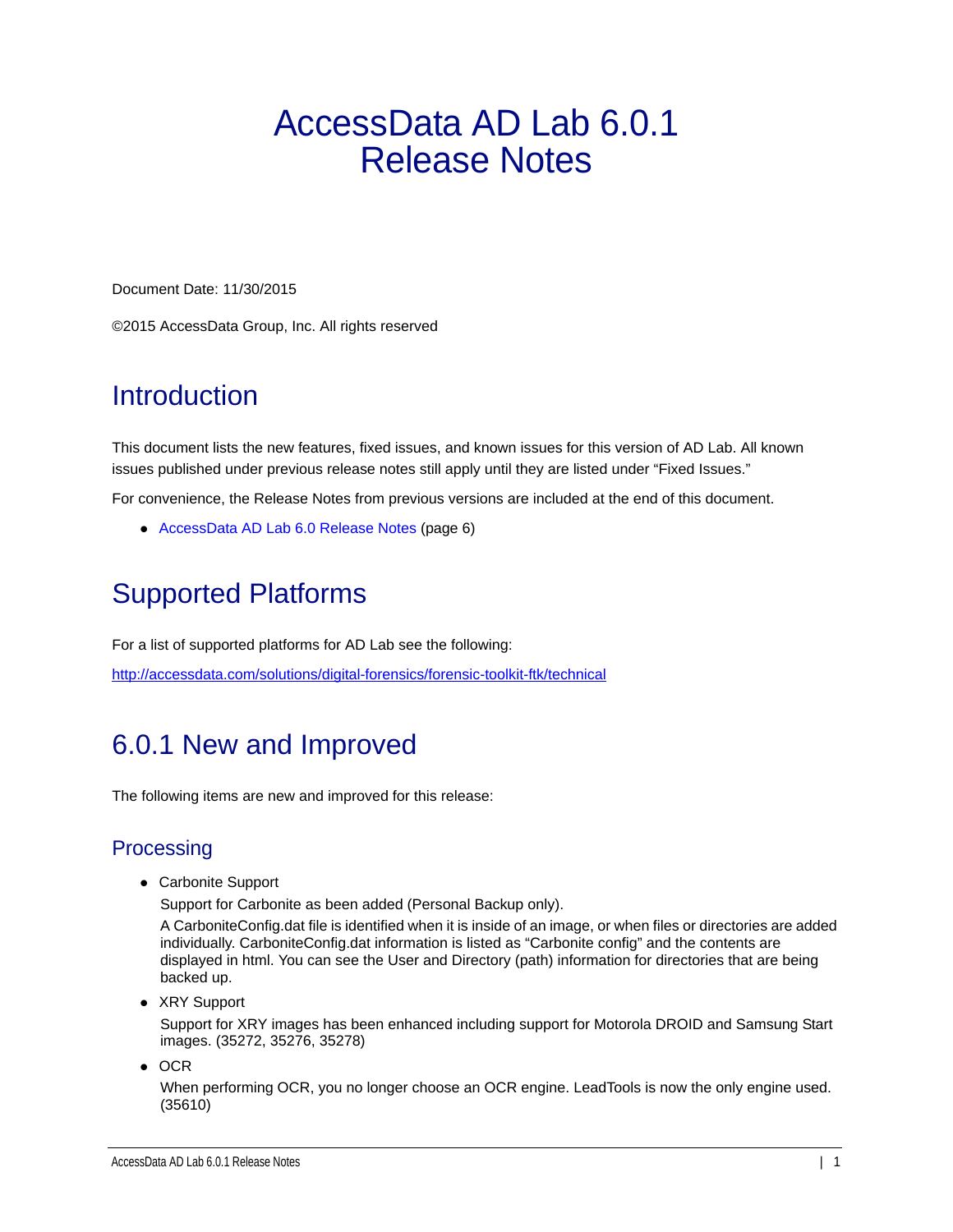## *Processing Options*

In the *Lab/eDiscovery Processing Options*, the Actual Files Only de-duplication option has ben removed. (34046)

## *Mobile Support*

● Cellebrite® Physical Analyzer Support You can now process Cellebrite Physical Analyzer files from versions 4.1 through 4.4. (Version 3.0 and 4.0 were previously supported)

## Fixed Issues in 6.0.1

The following issues have been fixed in this release:

## System

When using Backup/Restore or Copy Previous Case, moving expanded compound files evidence (such as a UFDR file) from 5.6 to 6.x works correctly. (34754)

## *Processing*

After performing OCR on a PDF, you can perform an Index Search on embedded text and text from the OCR. (29755)

## *Decryption*

When selecting to do automatic decryption while setting up the case and only selecting the automatic decryption check box, the status of the automatic decryption and passwords entered are properly saved. (35733)

## **Examiner**

## *Reports*

When creating a Load File report and exporting emails contained in a pst, choosing to output as msg works correctly. (35074)

### *Other*

• Scroll bars are working properly in the Video tab. (35041)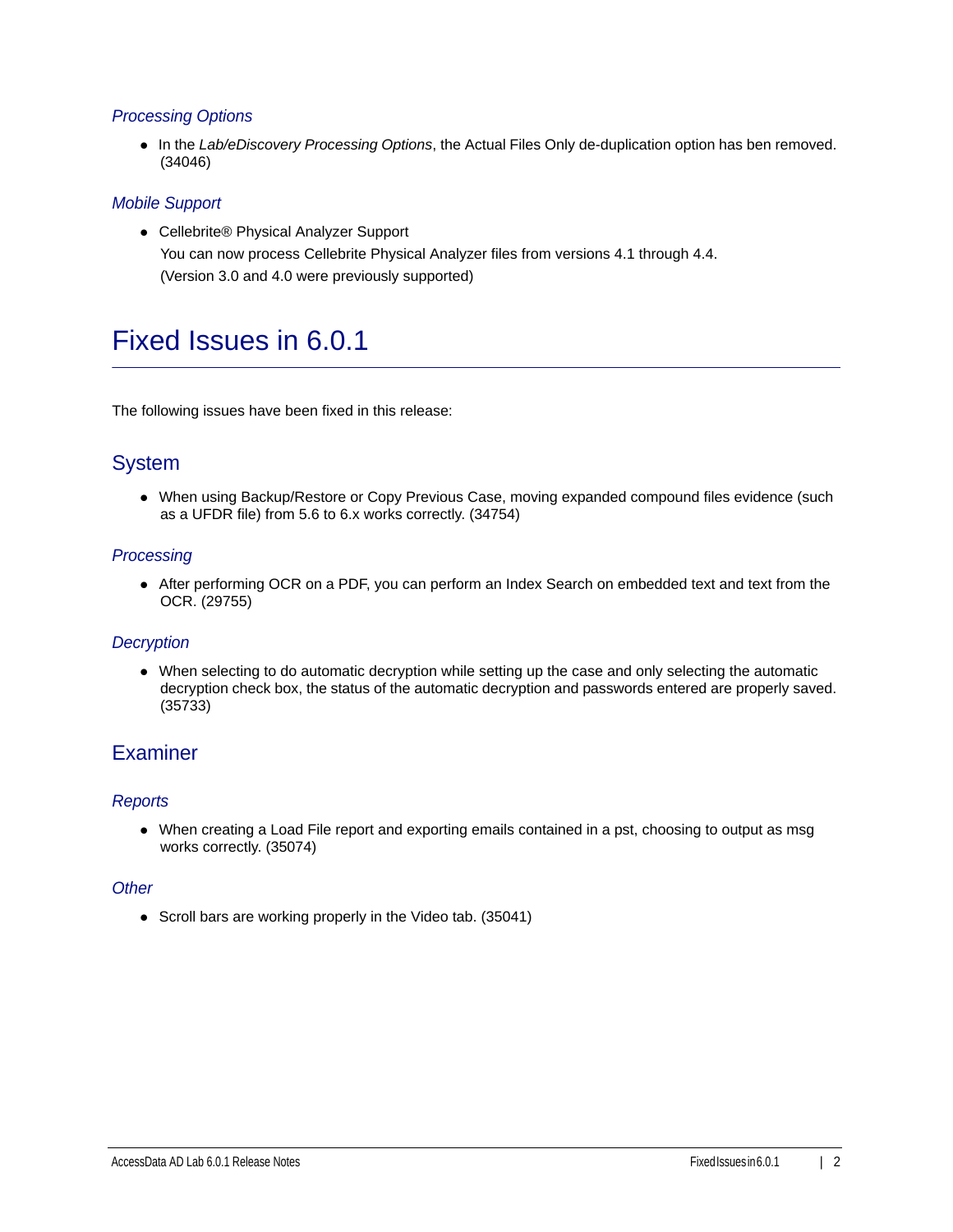## Important Information

## *Latest Documentation*

**To access the latest AD Lab Release Notes and documentation** Download the zip file from <www.accessdata.com/productdocs/adlab/adlab.zip>

### *Installation and upgrade*

AD Lab supports Distributed Processing Engines (DPEs).

### *Upgrading CodeMeter*

- AD Lab 5.6.1 and later include an updated version of CodeMeter Runtime Kit (5.21).
	- If this is a new installation of AD Lab you do not need to do anything and the latest version of CodeMeter is installed.
	- If you are upgrading to AD Lab 5.6.1, be aware that a security vulnerability has been detected in Codemeter 4.5. However, if you simply upgrade from CodeMeter 4.5 to 5.21, the vulnerability remains. To fix the vulnerability, you must manually uninstall 4.5 before installing 5.21.

If you are upgrading to AD Lab 5.6.1, manually uninstall CodeMeter first and then install AD Lab 5.6.1 which will install a clean CodeMeter 5.21. Otherwise, after upgrading to AD Lab 5.6.1, manually uninstall CodeMeter 4.5 and then manually install CodeMeter 5.21.

### *Running PostgreSQL on a Virtual Machine*

• If you run PostgreSQL on a virtual machine with a dynamically allocated virtual hard drive, you must manually stop the PostgreSQL service before rebooting the virtual machine. Otherwise, PostgreSQL will become corrupted.

If you run PostgreSQL on a virtual machine with a fixed size virtual hard drive, then PostgreSQL will not become corrupted when rebooting.

### *Recommendations*

- Cerberus writes binaries to the AD Temp folder momentarily in order to perform the malware analysis. Upon completion, it will quickly delete the binary. It is important to ensure that your antivirus is not scanning the AD Temp folder. If the antivirus deletes/quarantines the binary from the temp, Cerberus analysis will not be performed.
- If you choose to have a case's database files placed in the case folder, do not move your case folder without first archiving and detaching the case.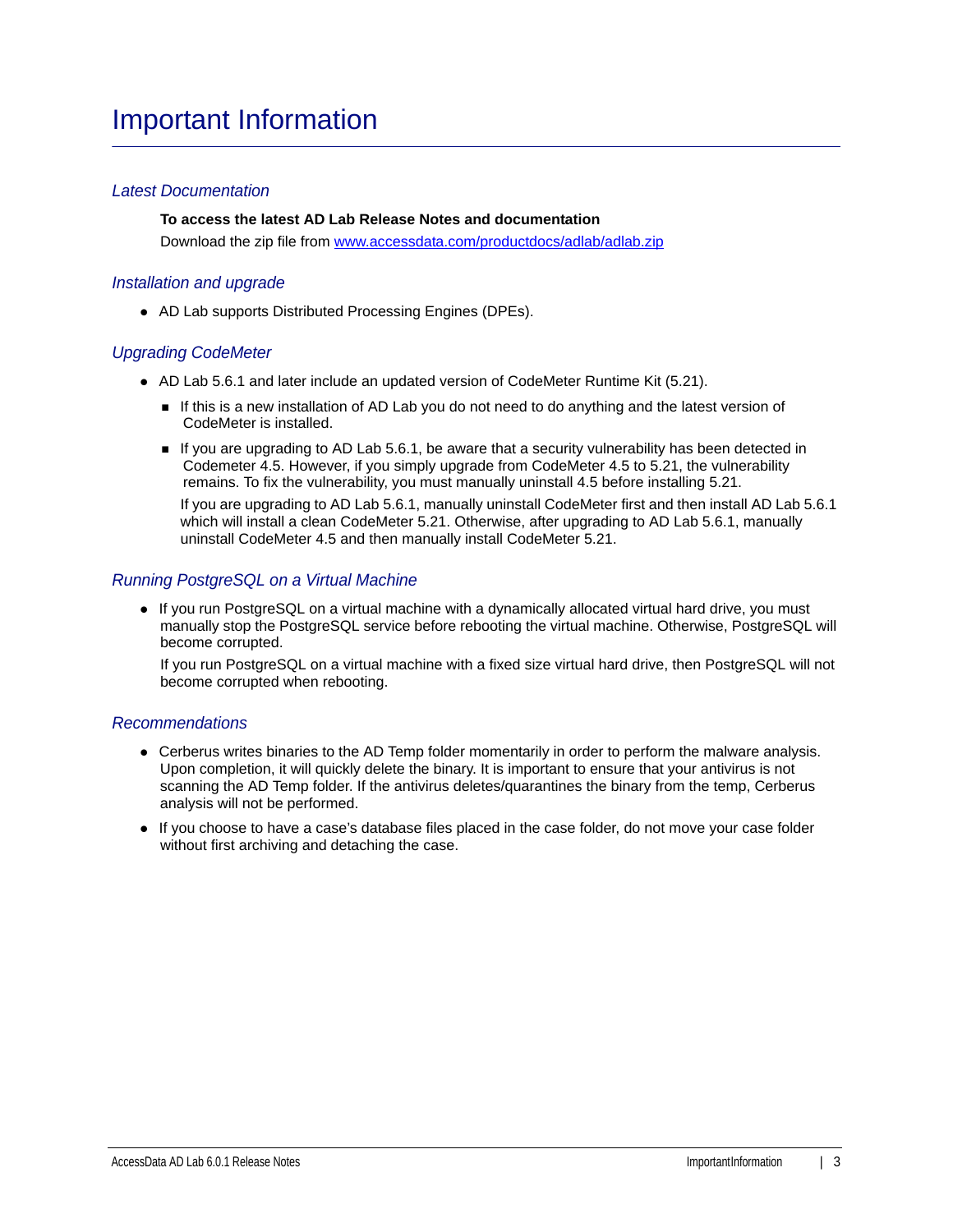## New AD1 files and Imager 3.4.x

Any AD1 file created by FTK or Summation 6.0 or later can only be opened with Imager 3.4.0 or later.

Imager 3.4 can be freely download from the AD website:

<http://accessdata.com/product-download>

Using an older version of Imager will result in an "Image detection failed" error.

This happens because the AD1 format was enhanced to support forward compatibility between AccessData products. Newer AD1s have a version 4 in the header instead of 3. A hex editor can be used to quickly determine if your AD1 is v3 or v4.

| Ø                |                      |                |                |                                    |                |           |                      |                 |                |                |                |                |                              |                         |                |                |                | Hex Workshop - [C:\Forensic_Files\images\ad1\v4\PreciousV4.ad1] | ۰<br>$\boldsymbol{\mathsf{x}}$ |
|------------------|----------------------|----------------|----------------|------------------------------------|----------------|-----------|----------------------|-----------------|----------------|----------------|----------------|----------------|------------------------------|-------------------------|----------------|----------------|----------------|-----------------------------------------------------------------|--------------------------------|
|                  | Eile Edit Disk       |                |                | Options Tools Plug-Ins Window Help |                |           |                      |                 |                |                |                |                |                              |                         |                |                |                |                                                                 | $  \in$ $x$                    |
|                  | 6 F & #              |                |                | 《毛星代国                              |                |           | 吵                    | e               |                | 品品品色           |                | 唱              |                              |                         | ↓日吗            |                |                | $\frac{1}{\sqrt{2}}\sum_{i=1}^{\infty}$<br>٥<br>$\equiv$        |                                |
| ₽                | 临海路                  | $\mathcal{A}$  |                |                                    |                | 镲         | 匣                    |                 | Legacy ASCII   |                |                | ٧              | 988                          |                         |                |                |                |                                                                 |                                |
|                  |                      | $\circ$        |                | 2                                  | 3              | 4         | 5                    | 6               |                | 8              | 9              | A              | B                            |                         | D              | Ē              | F              | 0123456789ABCDEF                                                |                                |
|                  | 00000140             | 0 <sub>0</sub> | 0 <sup>0</sup> | O                                  | 0 <sub>0</sub> | 0.0       | 0 <sub>0</sub>       | 0.O             | 00             | 00             | 00             | 00             | 0 <sub>0</sub>               | 0<br>Ð                  | 0 <sub>0</sub> | 00             | 00             |                                                                 | ۸                              |
|                  | 00000150             | 00             | 0<br>0         | 0                                  | 0<br>$\circ$   | Û.<br>0   | 0<br>0               | 0<br>0          | 0 <sup>0</sup> | 00             | 0 <sup>0</sup> | $\theta$<br>0  | 0 <sup>0</sup>               | 0<br>0                  | 00             | 00             | 00             |                                                                 |                                |
|                  | 00000160             | 00             | 0 <sub>0</sub> | 0                                  | 0 <sup>0</sup> | 00        | 0 <sub>0</sub>       | 00              | 0 <sup>0</sup> | 00             | 0 <sub>0</sub> | 0.0            | 0 <sup>0</sup>               | $\theta$<br>$\Omega$    | 00             | 0.0            | 0 <sub>0</sub> |                                                                 |                                |
|                  | 00000170             | 00             | 00             | Ð                                  | 00             | 00        | 0 <sup>0</sup>       | 00              | 0 <sub>0</sub> | 00             | 0 <sup>0</sup> | 00             | 00                           | 00                      | 00             | 00             | 00             |                                                                 |                                |
|                  | 00000180             | 00             | 00             | 0                                  | 00             | 00        | 0<br>0               | 00              | 0<br>0         | 00             | 00             | 0.0            | 00                           | 00                      | 00             | 0.0            | 00             |                                                                 |                                |
|                  | 00000190             | 00             | o<br>O         | 0                                  | oο             | 00        | 00                   | 00              | 00             | 0.0            | 00             | 0.0            | 00                           | 00                      | 00             | 0.0            | 00             |                                                                 |                                |
|                  | 000001A0             | 00             | 0<br>0         |                                    | 0 <sub>0</sub> | o.        | 0<br>0               | 00              | $\circ$<br>0   | 00             | 0 <sub>0</sub> | 00             | 0 <sub>0</sub>               | 0<br>0                  | 00             | 00             | 0 <sup>0</sup> |                                                                 |                                |
|                  | 000001B0             | 0.0            | 0 <sup>0</sup> | $\circ$<br>0                       | 0 <sup>0</sup> | 00        | 00                   | 00              | 0 <sup>0</sup> | 00             | 0 <sup>0</sup> | O<br>Ð         | 00                           | 0<br>$\Omega$           | 00             | 00             | 00             |                                                                 |                                |
|                  | 000001C0             | 00             | 0Q             |                                    | 0 <sup>0</sup> |           | 0 <sup>0</sup>       |                 | 00             | 00             | 00             | 00             | 0 <sub>0</sub>               | 00                      | 00             | 0 <sub>0</sub> | 00             |                                                                 |                                |
|                  | 000001D0             | 00             | 00             | <b>Bu</b> down                     |                | $^{188}$  | .00                  | -88             | 0 <sup>0</sup> | 00             | 0 <sup>0</sup> | 00             | 0 <sup>0</sup>               | 00                      | 0 <sup>0</sup> | 00             | 00             |                                                                 |                                |
| 10.0             | 0001E0               | OO.            | 00             | 00.                                | 0.0            | 00.       | 0 <sub>0</sub>       | 0.0             | 0Q             | 0.0            | 0.0            | 0 <sub>0</sub> | 0,0                          | 00                      | 00             | o<br>0         | 0 <sub>0</sub> | $4$ or                                                          |                                |
|                  | 000001F0             | 00             |                | 00000                              | ত ত            |           |                      |                 | 00             |                | 00             |                | 00                           |                         | őσ             |                | ₩              |                                                                 |                                |
|                  | 00000200             |                | 44             |                                    | 4 F            | 4         | 49                   | 43              | 41             | 4C             | 49             | 4 D            | 41                           | 4                       | 45             | 0 <sub>0</sub> | 00             | ADLOGICALIMAG                                                   |                                |
|                  | 00000210             |                | 04 00          | 0<br>0                             | 0 <sup>0</sup> | 01        | 0 <sup>0</sup>       | 00              | 0 <sup>0</sup> | 00             | 00             | 01             | 0 <sub>0</sub>               | 9<br>$\theta$           | $^{00}$        | 0 <sub>0</sub> | 00             |                                                                 |                                |
|                  | 00000220             | υU             | 0 <sub>0</sub> |                                    | 00             | 71        | 01                   | 00              | 00             | 00             | 00             | 0.0            | 0 <sub>0</sub>               | 34                      | 00             | 0 <sub>0</sub> | 00             | a                                                               |                                |
|                  | 00000230             | 52             | 31             | 0<br>n                             | 00             | 5<br>Ċ    | 00                   | 00              | 00             | 00             | 00             | 00             | 0 <sub>0</sub>               | 3<br>E                  | 46             | FA             | 02             | R1.                                                             |                                |
|                  | 00000240             | 0 <sub>0</sub> | 0 <sup>0</sup> | 0<br>Ω                             | 00             | 00        | 0 <sub>0</sub>       | 00              | 0 <sub>0</sub> | 00             | 00             | 00             | 00                           | 4                       | 4D             | FA             | 02             | $.$ $GM.$ .                                                     |                                |
|                  | 00000250             | 00             | 00             | 0<br>Ð                             | 00             | 00        | 00                   | 00              | 00             | 00             | 00             | 00             | 00                           | 70                      | 72             | 65             | 63             | .prec                                                           |                                |
|                  | 00000260             | 69             | 6F             | 75                                 | 73             | 2E        | 30                   | 30              | 31             | 5c             | 50             | 61             | 72                           | 74                      | 69             | 74             | 69             | ious.001\Partiti                                                |                                |
|                  | 00000270             | 6F             | 6E             | 2                                  | 31             | 20        | 5B                   | 31              | 32             | 32             | 4D             | 42             | 5 <sub>D</sub>               | 5<br>с                  | 54             | 68             | 65             | $\mathbf{1}$<br>$[122MB]$ The<br>on                             |                                |
|                  | 00000280             | 20             | 50             | 72                                 | 65             | 63        | 69                   | 6F              | 75             | 73             | 20             | 5B             | 4E                           | 54                      | 46             | 53             | 5 <sub>D</sub> | Precious [NTFS]                                                 |                                |
|                  | 00000290             | A7             | 00             | 00                                 | 00             | 00        | 00                   | 00              | 0<br>о         | 03             | 00             | 0.0            | 00                           | 01                      | 90             | 0 <sup>0</sup> | 00             |                                                                 |                                |
|                  | 000002A0             | 03             | 00             | 0<br>0                             | 00             | 35        | 31                   | 32              | C1             | 00             | 00             | 00             | 00                           | 00                      | 00             | 00             | 03             | 512                                                             |                                |
|                  | 000002B0<br>000002C0 | 00<br>36       | 00             | 0<br>Ð                             | 02<br>00       | 90<br>0.0 | 0 <sup>0</sup><br>00 | 0.0<br>00       | 06             | 00<br>00       | 00<br>03       | 00<br>0<br>0   | 32<br>00                     | 35                      | 30<br>03       | 35             | 32<br>00       | .25052<br>$-1$<br>and and                                       |                                |
|                  | 000002D0             | 00             | DA<br>05       | 0<br>0<br>0<br>0                   | 0 <sup>0</sup> | 0.0       | 36                   | 38              | 00<br>30       | 39             | 36             | F3             | 0 <sub>0</sub>               | 0<br>0<br>0<br>$\theta$ | 0 <sup>0</sup> | 90<br>0.0      | 00             | .<br>.68096.                                                    |                                |
|                  | 000002E0             | 00             | 00             |                                    | 00             |           | 0 <sub>0</sub>       | 04              | 90             | 0 <sup>0</sup> | 00             | 0<br>5         | 00                           | 0                       | 0 <sup>0</sup> | 66             | 61             |                                                                 |                                |
|                  | 000002F0             | 6С             | 73             | 6<br>5                             | 13             | 0         | 00                   | 00              | 00             | 00             | 0 <sub>0</sub> | 00             | 01                           | 0<br>0                  | 00             | 00             | 05             | 1se                                                             |                                |
|                  | 00000300             | 90             | 00             | 00                                 | 0 <sup>c</sup> | 00        | 0 <sub>0</sub>       | 00              | 54             | 68             | 65             | 20             | 50                           | 72                      | 65             | 63             | 69             | $\ldots$ The<br>Preci                                           |                                |
|                  |                      |                |                |                                    |                |           |                      |                 |                |                |                |                |                              |                         |                |                |                |                                                                 |                                |
|                  | Precious V4.         |                |                |                                    |                |           |                      |                 |                |                |                |                |                              |                         |                |                |                |                                                                 |                                |
| ×                | <b>Structures</b>    |                |                |                                    | v/目            |           |                      | MHHAA 10 10 3 2 |                |                |                |                | $\pmb{\times}$<br>$\epsilon$ | <b>Checksum Results</b> |                |                |                | None                                                            | $\vee$ X $\approx$ X           |
|                  | Member <sub>16</sub> |                |                | Value (dec) $\rho$                 |                |           |                      | Value (hex) /   |                | Size In        |                |                | $\ddot{\Phi}$                | Document                |                |                |                | Checksum 10<br>Algorithm                                        | Checksum/Dig                   |
|                  |                      |                |                |                                    |                |           |                      |                 |                |                |                |                |                              |                         |                |                |                |                                                                 |                                |
|                  |                      |                |                |                                    |                |           |                      |                 |                |                |                |                |                              |                         |                |                |                |                                                                 |                                |
| Structure Viewer |                      |                |                |                                    |                |           |                      |                 |                |                |                |                |                              | ¢                       |                |                |                |                                                                 | $\rightarrow$                  |
|                  |                      |                |                |                                    |                |           |                      |                 |                |                |                |                | Readts                       |                         |                |                |                | Compare W Checksum   19 Find   Bookmarks   B Output             |                                |
| Ready            |                      |                |                |                                    |                |           |                      |                 |                |                |                |                |                              | Cursor: 000002CD        |                |                |                | Caret: 00000210<br>49958983 bytes                               | OVR MOD READ                   |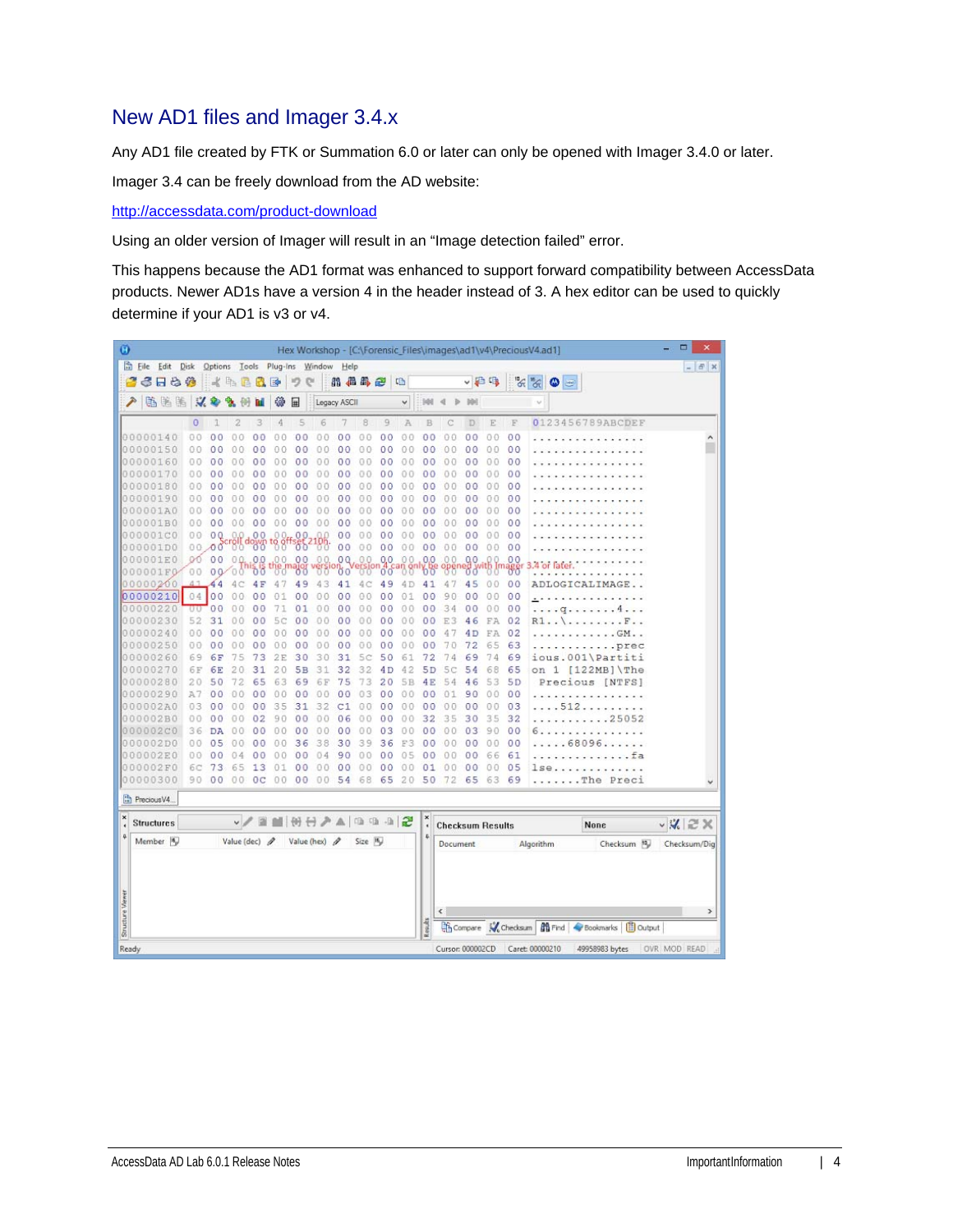# Where to get more information

Use the following documentation resources to learn more about this product. Each document is available in PDF format in the download ISO file. The *User Guide* is also available through the *Help* menu in AD Lab.

The latest version of each document is available in the *Product Release* pane on the FTK product download page:

http://www.accessdata.com/support/product-downloads/ftk-download-page

| <b>Document</b>                                              | <b>Description</b>                                                                                                                                          |
|--------------------------------------------------------------|-------------------------------------------------------------------------------------------------------------------------------------------------------------|
| <b>Quick Installation Guide</b>                              | Basic information about how to install and upgrade this and related<br>products.                                                                            |
| <b>FTK</b> Installation Guide                                | Information about how to install and upgrade this and related products.                                                                                     |
| User Guide                                                   | Information about how to use this product, including detailed technical<br>information and instructions for performing tasks.                               |
| Upgrading, Migrating, and Moving<br>Cases                    | Information about upgrading and migrating cases from 4.1 to 4.2, and<br>moving cases from one database to another.                                          |
| <b>Upgrading Cases</b>                                       | Information about upgrading cases from 4.1 to 4.2.                                                                                                          |
| <b>Migrating Archived Cases</b>                              | Information about upgrading or migrating cases that you have archived<br>in a previous release.                                                             |
| <b>KFF Quick Install Guide and KFF</b><br>installation files | For the most current KFF Server and KFF data installation files, as well<br>as the KFF Quick Install Guide, visit the AccessData Product<br>Downloads page: |
|                                                              | http://www.accessdata.com/support/product-downloads                                                                                                         |
|                                                              | Expand the Known File Filter (KFF) section and then the KFF Server<br>section.                                                                              |

## Comments?

We value all feedback from our customers. Please contact us at *support@accessdata.com*, or send documentation issues to *documentation@accessdata.com*.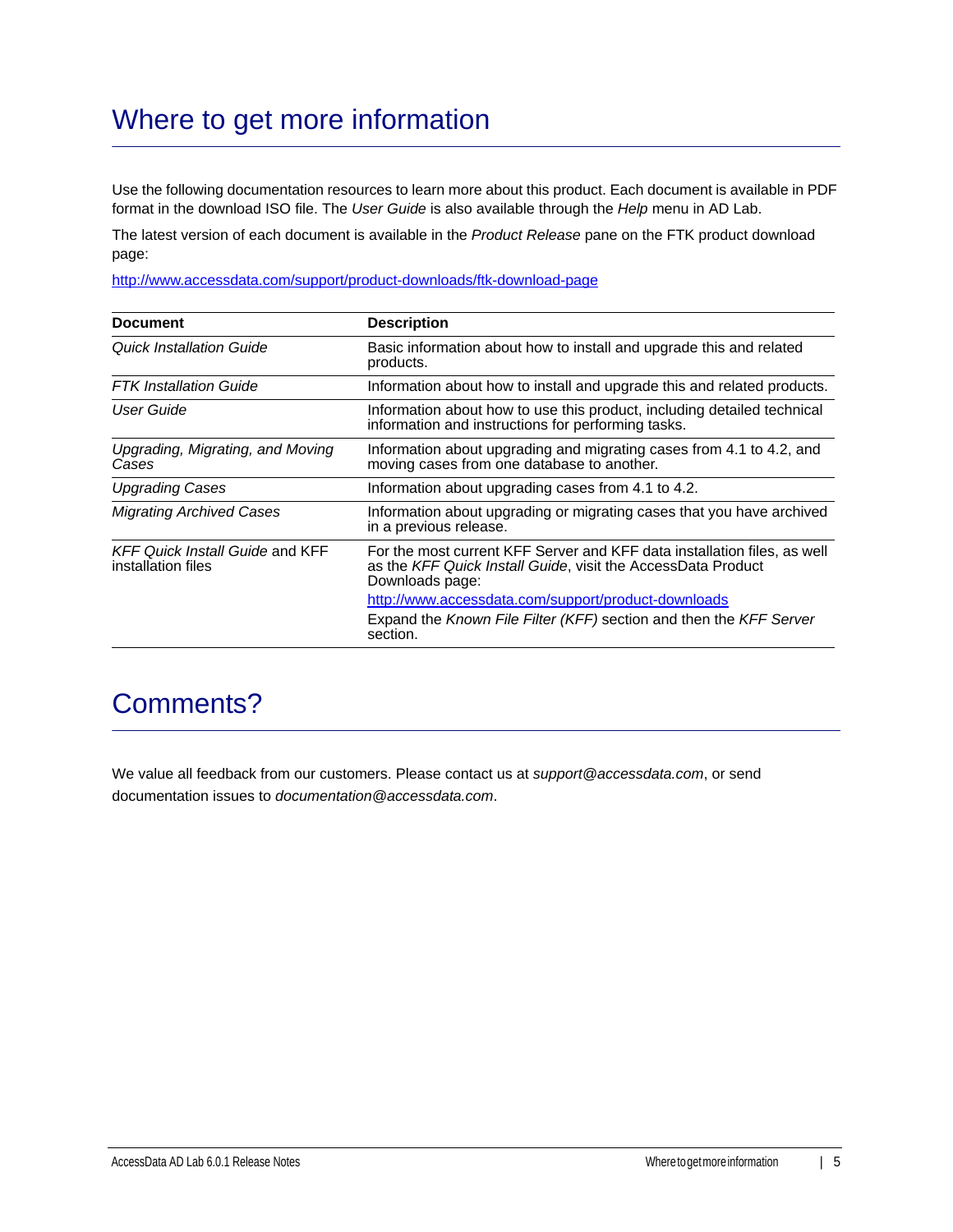# <span id="page-5-0"></span>AccessData AD Lab 6.0 Release Notes

Document Date: 10/27/2015

©2015 AccessData Group, Inc. All rights reserved

# **Introduction**

This document lists the new features, fixed issues, and known issues for this version of AD Lab. All known issues published under previous release notes still apply until they are listed under "Fixed Issues."

# Supported Platforms

For a list of supported platforms for AD Lab see the following:

<http://accessdata.com/solutions/digital-forensics/forensic-toolkit-ftk/technical>

**Important:** Future versions of AD Lab will no longer support running on Windows XP.

# 6.0 New and Improved

The following items are new and improved for this release:

## System

## *Windows 10 Support*

The application and the agent now support Microsoft Windows 10.

## *Installation*

All installation files have been signed with SHA-256.

## *Agent*

• New Agent Certificate

To ensure you can continue to integrate with third-party applications, a new agent certificate will be issued to all clients current on their subscription.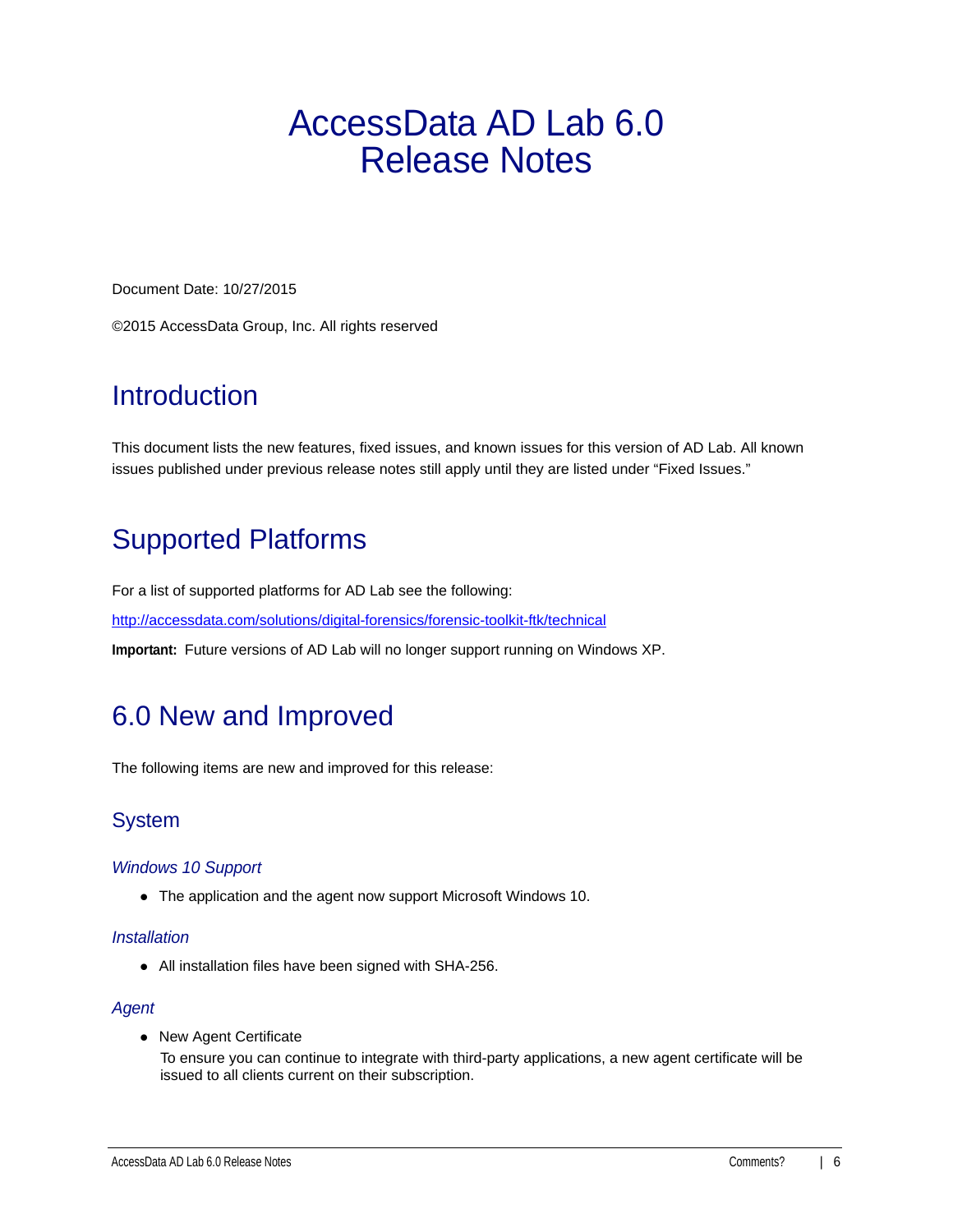## *Database*

- When installing a PostgreSQL database, a newer version (9.3.5.42) is now installed.
- When installing a PostgreSQL database, there is no longer a dialog to choose a method of database optimization. A default setting is now used.
- New *Put each case in its own DB* option (MS SQL and PostgreSQL only)

To improve performance, when you create new cases, a new database is created for each new case.

This feature is enabled by default in the following new option:

*Database* > *Put each case in its own DB*

In addition to improved performance, if you configured the database location to be *In the case folder*, the database files are located under the case folder. This lets you easily back up a case at the folder level as the case data and the database for the case are all under one case folder.

## **Processing**

• Support for Outlook for Mac (OLM) files Processing will now detect and enumerate exported Outlook for Mac (OLM) data files.

## *Processing Options*

- The Processing Options interface has been enhanced with pre-defined, one-click options. The following built-in processing option buttons are available:
	- Forensic processing (Default)
	- **eDiscovery processing**
	- **Summation processing**
	- **Basic assessment**
	- Field mode

## *Mobile Support*

● Cellebrite® Physical Analyzer Support You can now view Cellebrite Physical Analyzer files within FTK. (Version 3.0 and 4.0)

## *Decryption*

Decrypting Dropbox databases is supported.

## *Internet Artifacts*

- Support has been added for parsing and viewing the following types of data:
	- **B** Skype
	- **DropBox**

### *Imager*

An updated version of AccessData Imager (3.4.2) is available. [See New AD1 files and Imager 3.4.x on page 11.](#page-10-0)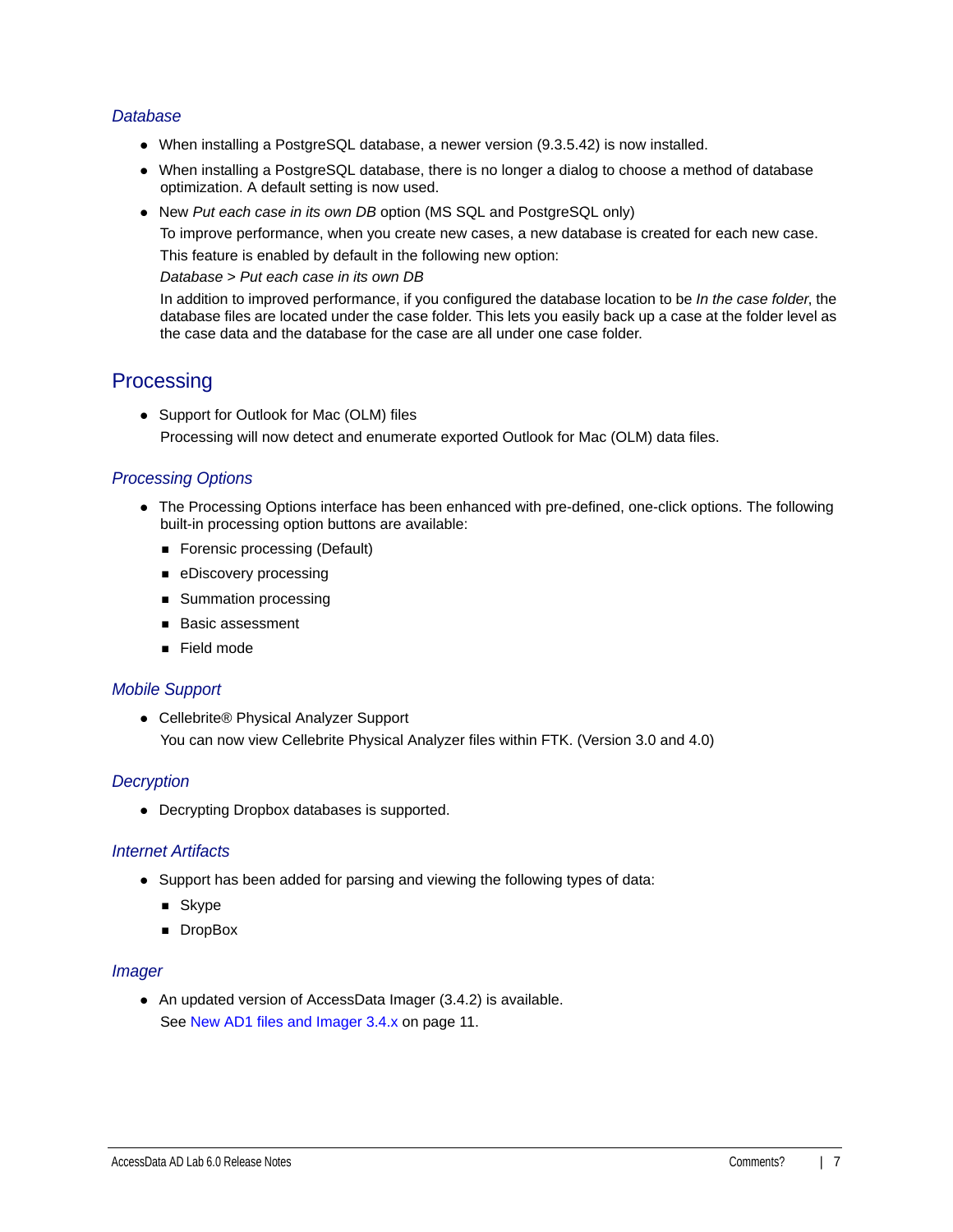## **Examiner**

## *Web Viewer*

● FTK® Web Viewer, Powered by Summation®

FTK now includes a single license of AccessData Summation.

You can conduct case assessment earlier with real-time collaboration. Attorneys or other teams now have instant access to case data as it's being identified in FTK while incident responders are in the field or performing on-site collections.

Multi-Case Search

Using the Summation web viewer, you can speed up the searching process by searching across multiple cases instead of one case at a time.

## *Columns*

The following columns have been added:

- Microsoft Office document metadata:
	- CreateTime (Content created)
	- EmbeddedComments (PPT files)
	- HiddenColumnsRows (Excel files)
	- HiddenWorkSheets (Excel files)
	- **LastPrinted**
	- LastSavedTime (Date last saved)
	- RevisionNumber
	- TotalEditingTime (Word and PPT)
	- TrackChanges
- Adobe files metadata:
	- Meta-data DateCreated
	- Meta-data DateModified
- Mobile Phones

Many columns related to Cellebrite support.

• OCR Graphic

This column provides the OCR confidence % score for each file that has been processed with OCR. This column is sortable which helps you determine which files may need to be manually reviewed for keywords.

- Internet Data
	- **DED Columns for internet data have been grouped into sub-categories to make columns easier to find and** identify.
	- New columns have been added for
		- **⊙** Internet Chat
		- Profile (Chrome profiles, Skype accounts, and mobile phone user accounts)
		- o Offline User Email (Chrome offline mail database.)
		- $\circ$  Search Terms (search terms used by internet browsers and mobile phone web searches)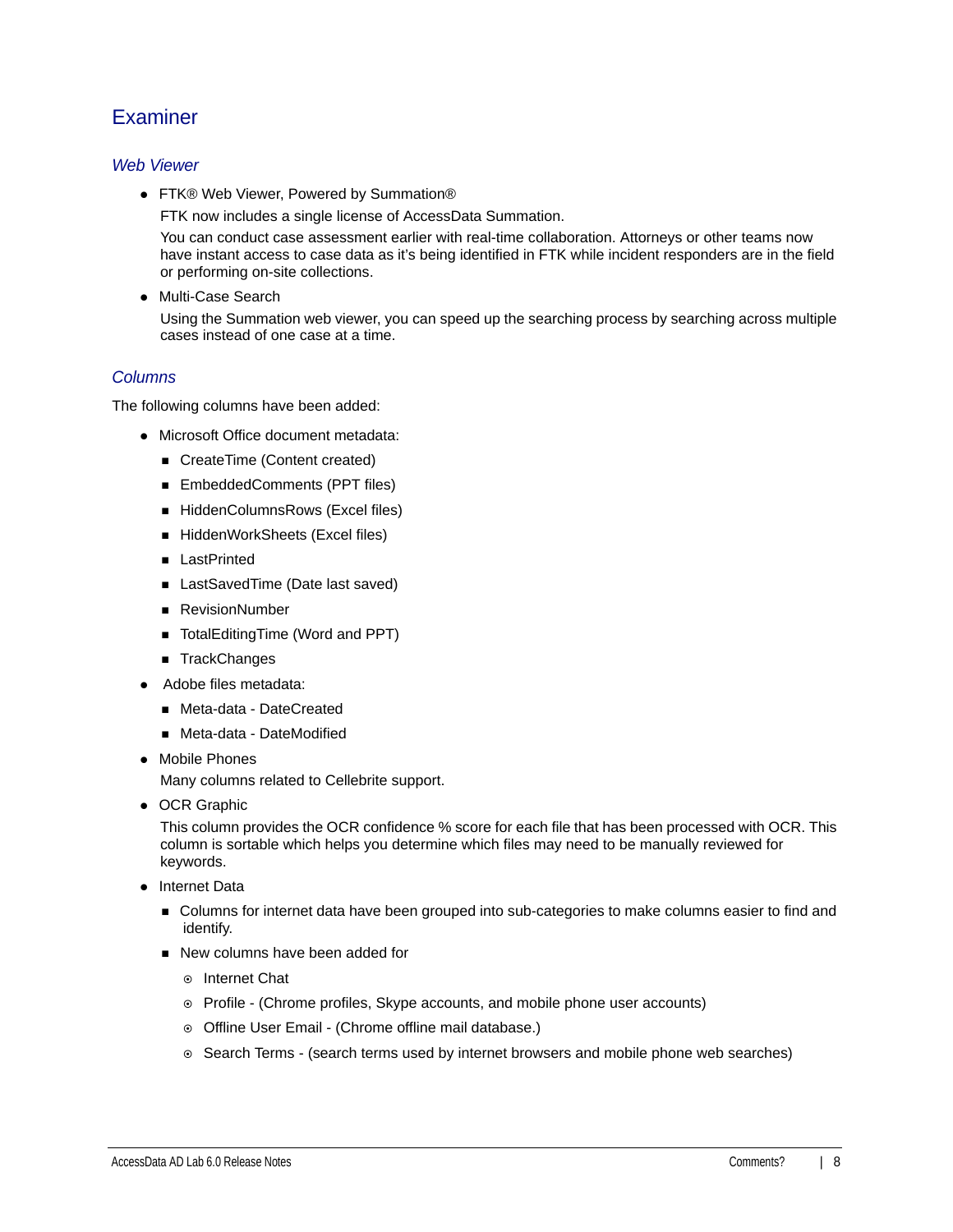### *Other*

Various tool tips have been added.

# Fixed Issues in 6.0

The following issues have been fixed in this release:

## System

## *Installation/Upgrade/Migration*

- Fixed an error that may occur when installing a distributed processing manager. (32938, 33103)
- During the Processing Engine installation, when you customize the path to the temporary files, it now carries over to the AD Lab UI. (27001)

### *Database*

Updates have been made to improve performance when using a PostgreSQL database.

### *Processing*

Improved the carving of ZIP files that sometimes caused Additional Analysis jobs to hang. (29824)

## *Performance*

Performance and stability has been improved in the following areas:

- Processing between AD Lab and AccessData Summation. (31583)
- Updating count numbers in the File List. (30016)
- Memory usage when scrolling through thumbnails on the Graphics tab. (30068)
- Multiple users working in the same case. (30725)
- PostgreSQL database with tens of millions of items. (32035)

## **Examiner**

## *Export*

When exporting decrypted files to an AD1 file, then processing that AD1 file, the files are no longer shown as empty folders or place-holders. (33102)

### *Other*

- AVI files are played properly on the Video tab. (30756)
- INK files that have Russian characters no longer report "Invalid Shortcut File". (23447)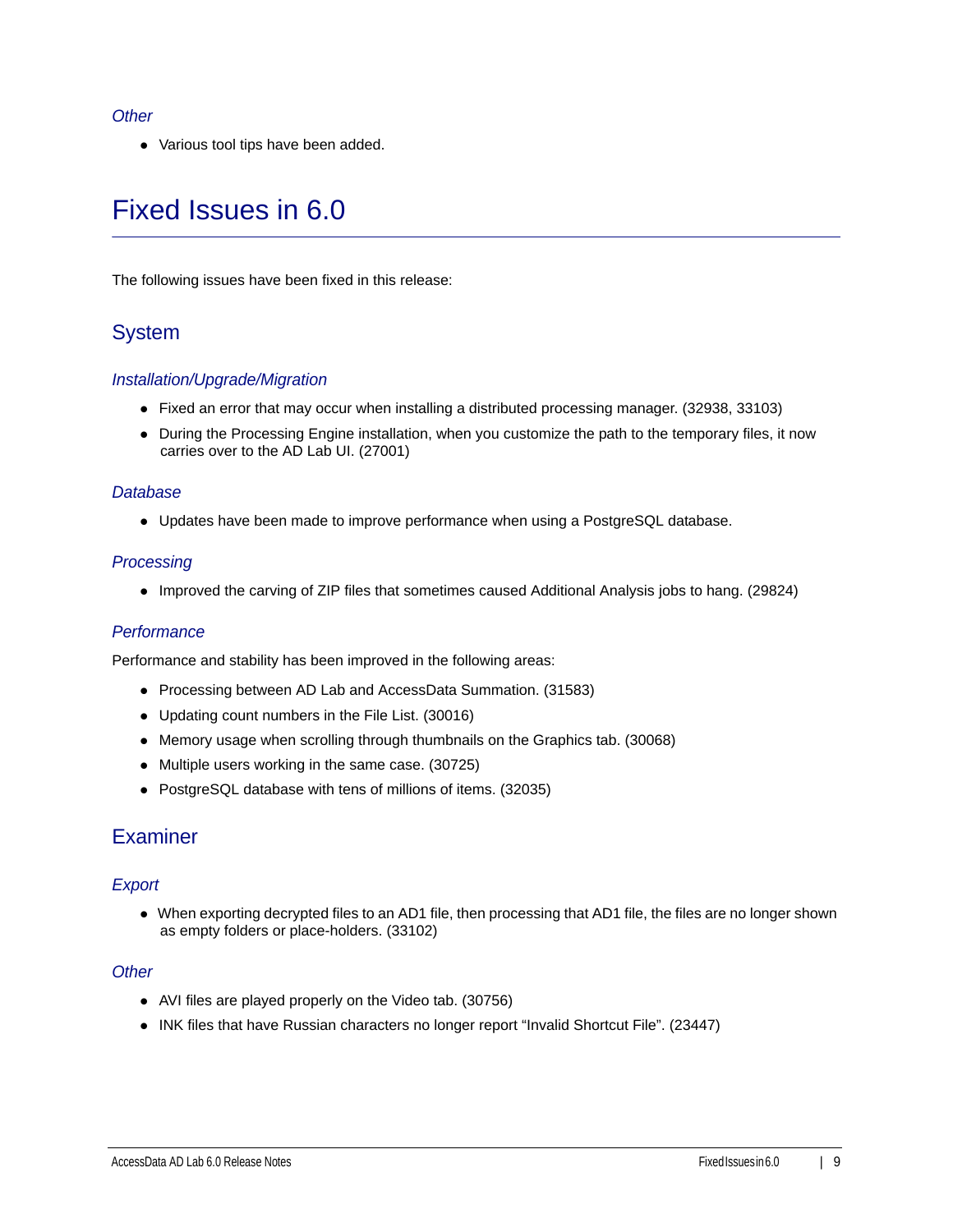## Important Information

## *Latest Documentation*

**To access the latest AD Lab Release Notes and documentation** Download the zip file from <www.accessdata.com/productdocs/adlab/adlab.zip>

### *Installation and upgrade*

AD Lab supports Distributed Processing Engines (DPEs).

### *Upgrading CodeMeter*

- AD Lab 5.6.1 and later include an updated version of CodeMeter Runtime Kit (5.21).
	- If this is a new installation of AD Lab you do not need to do anything and the latest version of CodeMeter is installed.
	- If you are upgrading to AD Lab 5.6.1, be aware that a security vulnerability has been detected in Codemeter 4.5. However, if you simply upgrade from CodeMeter 4.5 to 5.21, the vulnerability remains. To fix the vulnerability, you must manually uninstall 4.5 before installing 5.21.

If you are upgrading to AD Lab 5.6.1, manually uninstall CodeMeter first and then install AD Lab 5.6.1 which will install a clean CodeMeter 5.21. Otherwise, after upgrading to AD Lab 5.6.1, manually uninstall CodeMeter 4.5 and then manually install CodeMeter 5.21.

### *Running PostgreSQL on a Virtual Machine*

• If you run PostgreSQL on a virtual machine with a dynamically allocated virtual hard drive, you must manually stop the PostgreSQL service before rebooting the virtual machine. Otherwise, PostgreSQL will become corrupted.

If you run PostgreSQL on a virtual machine with a fixed size virtual hard drive, then PostgreSQL will not become corrupted when rebooting.

### *Recommendations*

- Cerberus writes binaries to the AD Temp folder momentarily in order to perform the malware analysis. Upon completion, it will quickly delete the binary. It is important to ensure that your antivirus is not scanning the AD Temp folder. If the antivirus deletes/quarantines the binary from the temp, Cerberus analysis will not be performed.
- If you choose to have a case's database files placed in the case folder, do not move your case folder without first archiving and detaching the case.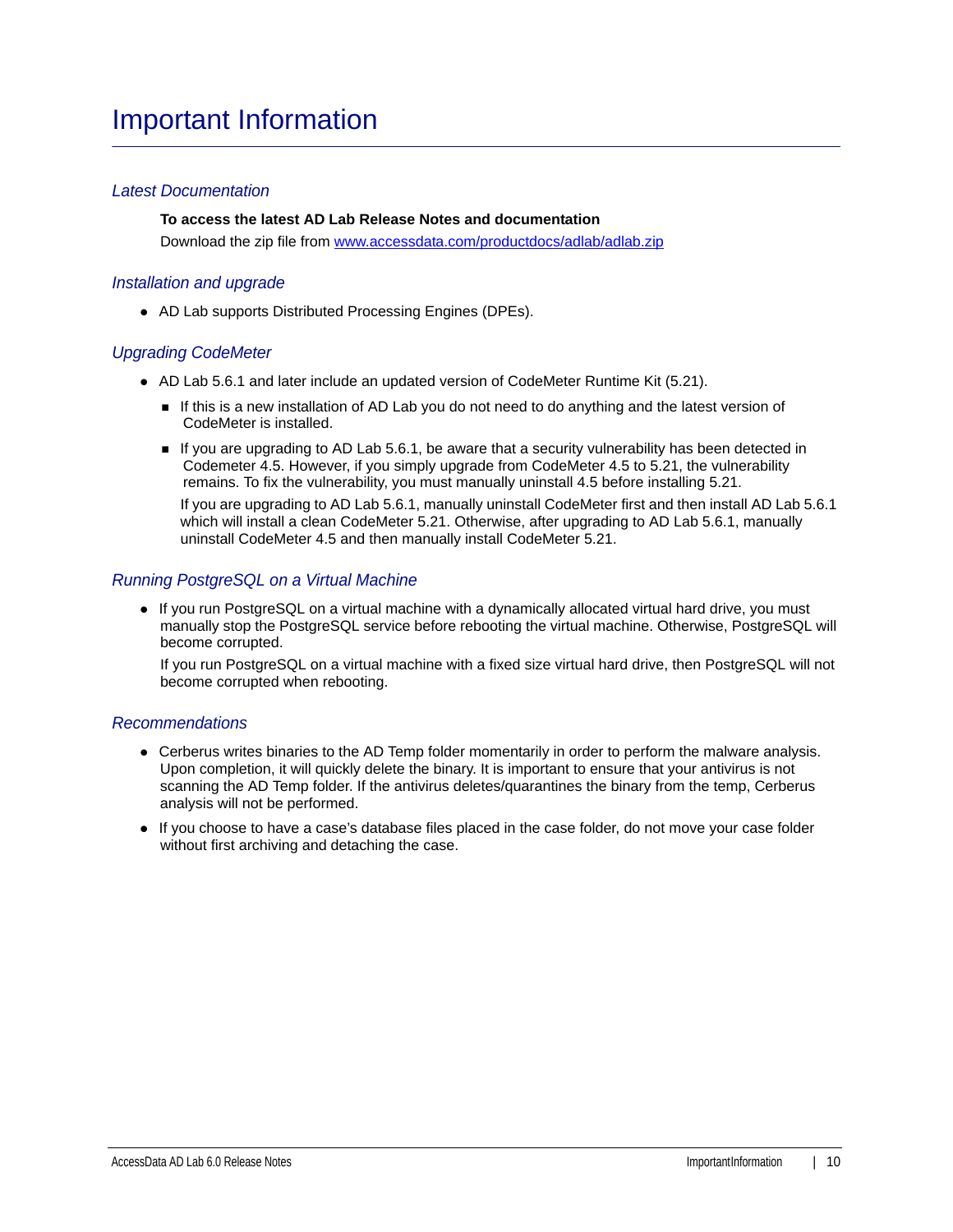## <span id="page-10-0"></span>New AD1 files and Imager 3.4.x

Any AD1 file created by FTK or Summation 6.0 or later can only be opened with Imager 3.4.0 or later.

Imager 3.4 can be freely download from the AD website:

<http://accessdata.com/product-download>

Using an older version of Imager will result in an "Image detection failed" error.

This happens because the AD1 format was enhanced to support forward compatibility between AccessData products. Newer AD1s have a version 4 in the header instead of 3. A hex editor can be used to quickly determine if your AD1 is v3 or v4.

| Ø                       |                      |                |                |                     |                          |                     |                      |                                    |                |          |                      |               |                 |                         |                |                |                | Hex Workshop - [C:\Forensic_Files\images\ad1\v4\PreciousV4.ad1]           | □<br>$\boldsymbol{\mathsf{x}}$ |
|-------------------------|----------------------|----------------|----------------|---------------------|--------------------------|---------------------|----------------------|------------------------------------|----------------|----------|----------------------|---------------|-----------------|-------------------------|----------------|----------------|----------------|---------------------------------------------------------------------------|--------------------------------|
|                         | Eile Edit Disk       |                |                |                     |                          |                     |                      | Options Tools Plug-Ins Window Help |                |          |                      |               |                 |                         |                |                |                |                                                                           | $  \in$ $x$                    |
|                         | 6 F & &              |                |                | KABBE               |                          |                     | 吵<br>$\mathbb{C}^n$  |                                    |                | 用品品色     |                      | 吗             |                 |                         |                | ↓日吗            |                | $\frac{1}{\sqrt{2}}\frac{1}{\sqrt{2}}\frac{1}{\sqrt{2}}$<br>٥<br>$\equiv$ |                                |
|                         | 临海路                  |                | $\mathcal{A}$  |                     |                          | 镲                   | 匣                    |                                    | Legacy ASCII   |          |                      | $\checkmark$  | 94              |                         |                |                |                |                                                                           |                                |
|                         |                      | $\circ$        | 7              | 2                   | 3                        | 4                   | 5                    | 6                                  |                | 8        | 9                    | A             | B               |                         | D              | E              | E              | 0123456789ABCDEF                                                          |                                |
|                         | 00000140             | 0 <sub>0</sub> | 0 <sup>0</sup> | 00                  | 00                       | 00                  | 0 <sub>0</sub>       | 0.0                                | 0<br>0         | 00       | 00                   | 00            | 0 <sub>0</sub>  | 0                       | 0 <sub>0</sub> | 0 <sub>0</sub> | 00             |                                                                           | ۸                              |
|                         | 00000150             | 00             | ٥<br>$\Omega$  | 0                   | ٥<br>$\Omega$            | 00                  | ٥<br>$\Omega$        | O<br>0                             | 0<br>0         | 00       | 0 <sup>0</sup>       | 0<br>0        | 0 <sup>0</sup>  | 0<br>0                  | 00             | 00             | 00             |                                                                           |                                |
|                         | 00000160             | 00             | 0 <sub>0</sub> | 00                  | 00                       | 00                  | 00                   | 00                                 | 0<br>0         | 00       | 0 <sub>0</sub>       | 0.0           | 00              | 00                      | 00             | 0.0            | 00             |                                                                           |                                |
|                         | 00000170             | 00             | 00             | 00                  | 00                       | 00                  | 00                   | 00                                 | 0 <sub>0</sub> | 00       | 0 <sup>0</sup>       | 00            | 00              | 00                      | 00             | 00             | 00             |                                                                           |                                |
|                         | 00000180             | 00             | 0 <sup>0</sup> | 0<br>0              | 00                       | 00                  | 0<br>0               | 0<br>Ð                             | 0<br>0         | 00       | 00                   | 0.0           | 00              | 0.<br>0                 | 00             | 0.0            | 00             |                                                                           |                                |
|                         | 00000190             | 0.0            | 00             | 00                  | 00                       | 00                  | 00                   | 00                                 | 00             | 0.0      | 00                   | 0.0           | 00              | 0 <sub>0</sub>          | 00             | 00             | 00             |                                                                           |                                |
|                         | 000001A0             | 00             | 0 <sup>0</sup> | 0<br>0              | $\ddot{\mathbf{0}}$<br>0 | O O                 | 0<br>$\circ$         | Ō<br>0                             | 0<br>0         | 00       | 0 <sub>0</sub>       | 00            | 0 <sup>0</sup>  | 0<br>0                  | 00             | 00             | 00             |                                                                           |                                |
|                         | 000001B0             | 0.0            | 0 <sup>0</sup> | 00                  | 00                       | 00                  | 00                   | 00                                 | 0 <sup>0</sup> | 00       | 0 <sup>0</sup>       | O<br>$\Omega$ | 00              | 0<br>0                  | 00             | 00             | 00             |                                                                           |                                |
|                         | 000001C0             | 00             | 0Q             | 0.0                 | 00                       | 0<br>$^{18}$ $^{8}$ | 0 <sup>0</sup>       |                                    | 0 <sup>0</sup> | 00       | 0 <sup>0</sup>       | 00            | 00              | 00                      | 00             | 0 <sup>0</sup> | 00             |                                                                           |                                |
|                         | 000001D0             |                | 00.00          |                     | <b>Bildown</b>           |                     | 0p-                  | $^{190}$                           | 00             | 00       | 0 <sub>0</sub>       | 00            | 0 <sup>o</sup>  | 00                      | 0 <sup>0</sup> | 00             | 00             |                                                                           |                                |
|                         | 000001E0             | 00             | 00             | 00.                 | 0.0                      | .00.                | 00                   | 00                                 | 0Q             | 0.0      | 0.0                  | 00            | 0.0             | 00                      | 00             | 00             | 00<br>958      | 4 or later                                                                |                                |
|                         | 000001F0             | 00             |                | 00'00               | ðδ                       |                     | ზზ                   |                                    | ΩO.            |          | 00                   |               | ზზ              |                         | შშ             |                |                |                                                                           |                                |
|                         | 00000200             |                | 44             | 4<br>c              | 4F                       | 47                  | 49                   | 43                                 | 41             | 4C       | 49                   | 4 D           | 41              | 4<br>7                  | 45             | 00             | 00             | ADLOGICALIMAGE                                                            |                                |
|                         | 00000210<br>00000220 |                | 04 00          | 0 <sub>0</sub><br>0 | 0 <sup>0</sup>           | 01                  | 0 <sup>0</sup>       | 00<br>00                           | 0 <sub>0</sub> | 00<br>00 | 0 <sup>0</sup>       | 01<br>00      | 0 <sub>0</sub>  | 9<br>0                  | 00             | 0 <sub>0</sub> | 00             | .                                                                         |                                |
|                         | 00000230             | ००<br>52       | 00<br>31       | Ö<br>0              | 00<br>00                 | 71<br>5<br>Ċ        | 01<br>0 <sup>0</sup> | 00                                 | 00<br>00       | 00       | 00<br>0 <sup>0</sup> | 00            | 00<br>00        | 34<br>E<br>3            | 00<br>46       | 0.0<br>FA      | 00<br>02       | .4.<br>q.                                                                 |                                |
|                         | 00000240             | 0.0            | 0 <sup>0</sup> | 00                  | 00                       | 00                  | 00                   | 0.0                                | 0 <sub>0</sub> | 00       | 00                   | 00            | 00              | 4                       | 4D             | FA             | 02             | R1.<br>$F$ .                                                              |                                |
|                         | 00000250             | 00             | 00             | 00                  | 00                       | 00                  | 00                   | 00                                 | 00             | 00       | 0 <sub>0</sub>       | 00            | 00              | 70                      | 72             | 65             | 63             | .GM.                                                                      |                                |
|                         | 00000260             | 69             | 6F             | 75                  | 73                       | 2E                  | 30                   | 30                                 | 31             | 5c       | 50                   | 61            | 72              | 74                      | 69             | 74             | 69             | prec<br>ious.001\Partiti                                                  |                                |
|                         | 00000270             | 6F             | 6E             | 20                  | 31                       | 20                  | 5в                   | 31                                 | 32             | 32       | 4D                   | 42            | 5 <sub>D</sub>  | 5c                      | 54             | 68             | 65             | 1<br>$[122MB]$ The<br>on                                                  |                                |
|                         | 00000280             | 20             | 50             | 72                  | 65                       | 63                  | 69                   | 6F                                 | 75             | 73       | 20                   | 5B            | 4E              | 54                      | 46             | 53             | 5 <sub>D</sub> | Precious [NTFS]                                                           |                                |
|                         | 00000290             | A7             | 0 <sup>0</sup> | 00                  | 00                       | 00                  | 00                   | 00                                 | 0<br>0         | 03       | 00                   | 00            | 00              | 01                      | 90             | 00             | 00             |                                                                           |                                |
|                         | 000002A0             | 03             | 00             | 00                  | 00                       | 35                  | 31                   | 32                                 | C1             | 00       | 00                   | 00            | 0 <sup>0</sup>  | 0 <sub>0</sub>          | 00             | 00             | 03             | .512                                                                      |                                |
|                         | 000002B0             | 00             | 00             | 00                  | 02                       | 90                  | 0 <sub>0</sub>       | 0.0                                | 06             | 00       | 00                   | 00            | 32              | 35                      | 30             | 35             | 32             | $\ldots \ldots 25052$                                                     |                                |
|                         | 000002C0             | 36             | <b>DA</b>      | 0<br>0              | 0 <sup>0</sup>           | 00                  | 00                   | 00                                 | 0 <sub>0</sub> | 00       | 03                   | 00            | 00              | 0<br>0                  | 03             | 90             | 00             | .                                                                         |                                |
|                         | 000002D0             | 00             | 05             | 0<br>0              | 00                       | 0.0                 | 36                   | 38                                 | 30             | 39       | 36                   | F3            | 00              | 0<br>0                  | 00             | 0.0            | 00             | .68096                                                                    |                                |
|                         | 000002E0             | 0 <sub>0</sub> | 0 <sub>0</sub> |                     | 00                       |                     | 00                   | 04                                 | 90             | 00       | 00                   | 05            | 00              | 0                       | 00             | 66             | 61             | $-11111$                                                                  |                                |
|                         | 000002F0             | бС             | 73             | 5<br>6              | 13                       | 01                  | 00                   | 00                                 | 0 <sup>0</sup> | 00       | 00                   | 00            | 01              | 0 <sub>0</sub>          | 00             | 0 <sup>0</sup> | 05             | lse                                                                       |                                |
|                         | 00000300             | 90             | 00             | 00                  | 0 <sup>c</sup>           | 00                  | 0 <sub>0</sub>       | 00                                 | 54             | 68       | 65                   | 20            | 50              | 72                      | 65             | 63             | 69             | The Preci                                                                 |                                |
|                         | Precious V4.         |                |                |                     |                          |                     |                      |                                    |                |          |                      |               |                 |                         |                |                |                |                                                                           |                                |
|                         |                      |                |                |                     |                          |                     |                      |                                    |                |          |                      |               | ×               |                         |                |                |                |                                                                           |                                |
|                         | <b>Structures</b>    |                |                |                     | $\sqrt{2}$               |                     |                      | IBH 공기 A   매매매 2                   |                |          |                      |               | $\epsilon$<br>4 | <b>Checksum Results</b> |                |                |                | None                                                                      | $\vee$ X $\approx$ X           |
|                         | Member <sub>16</sub> |                |                | Value (dec) $\rho$  |                          |                     |                      | Value (hex) 2                      |                | Size In  |                      |               |                 | Document                |                |                |                | Checksum 10<br>Algorithm                                                  | Checksum/Dig                   |
|                         |                      |                |                |                     |                          |                     |                      |                                    |                |          |                      |               |                 |                         |                |                |                |                                                                           |                                |
|                         |                      |                |                |                     |                          |                     |                      |                                    |                |          |                      |               |                 | ¢                       |                |                |                |                                                                           | $\rightarrow$                  |
| <b>Structure Viewer</b> |                      |                |                |                     |                          |                     |                      |                                    |                |          |                      |               | Reads           |                         |                |                |                | Compare W Checksum   G Find   Bookmarks   C Output                        |                                |
| Ready                   |                      |                |                |                     |                          |                     |                      |                                    |                |          |                      |               |                 | Cursor: 000002CD        |                |                |                | Caret: 00000210<br>49958983 bytes                                         | OVR MOD READ                   |